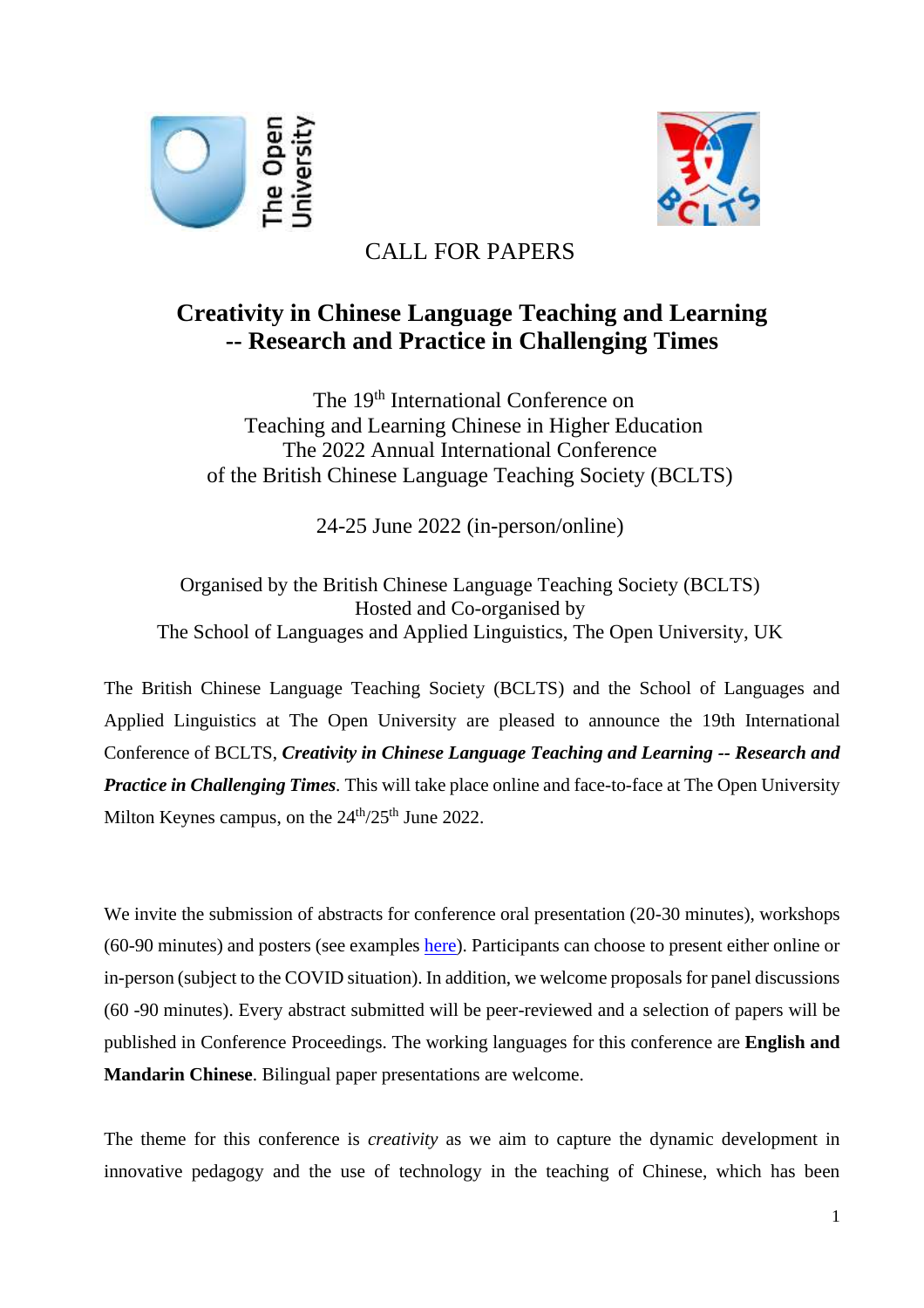accelerated during the COVID-19 pandemic. We particularly welcome submissions in the following areas:

- Creativity in teaching Chinese as an international language
- Creativity in the design and development of teaching materials
- Creativity in research and scholarship
- Creativity in the use of technology and online teaching
- Creative use of machine translation and AI

We also welcome the following themes:

- Second language acquisition and corpus linguistics
- National language policies
- Teaching Chinese in diverse contexts
- Teacher development and career support
- Translation and literature in Chinese language teaching and learning
- Teaching Chinese for specific purposes, e.g., business Chinese, tourism Chinese and academic Chinese

#### **Confirmed keynote speakers**

- ➢ Prof. LI Wei, Director and Dean, UCL Institute of Education, UK
- ➢ Prof. JIN Lixian, Chair Professor and Dean, City University of Macau, MSAR, China
- ➢ Prof. Agnes KUKULSKA-HULME, The Open University, UK
- ➢ Prof. ZHAO Yang, Dean of the School of Chinese as a Second language, Beijing University, China

#### **Important dates**

- $\bullet$  8<sup>th</sup> April 2022: Deadline for abstract submission
- 6<sup>th</sup> May 2022: Notification of acceptance/rejection
- $\bullet$  1<sup>st</sup> May 2022: Registration opens (registration link will be announced [here\)](https://bclts.org.uk/conference/)
- 15<sup>th</sup> May 2022: Close for Early-bird registration
- 1st June 2022: Conference registration closed
- 24 25th June 2022: Conference
- 30th September 2022: Conference full paper submission closed.
- April May 2023: Planned Conference Proceedings publication